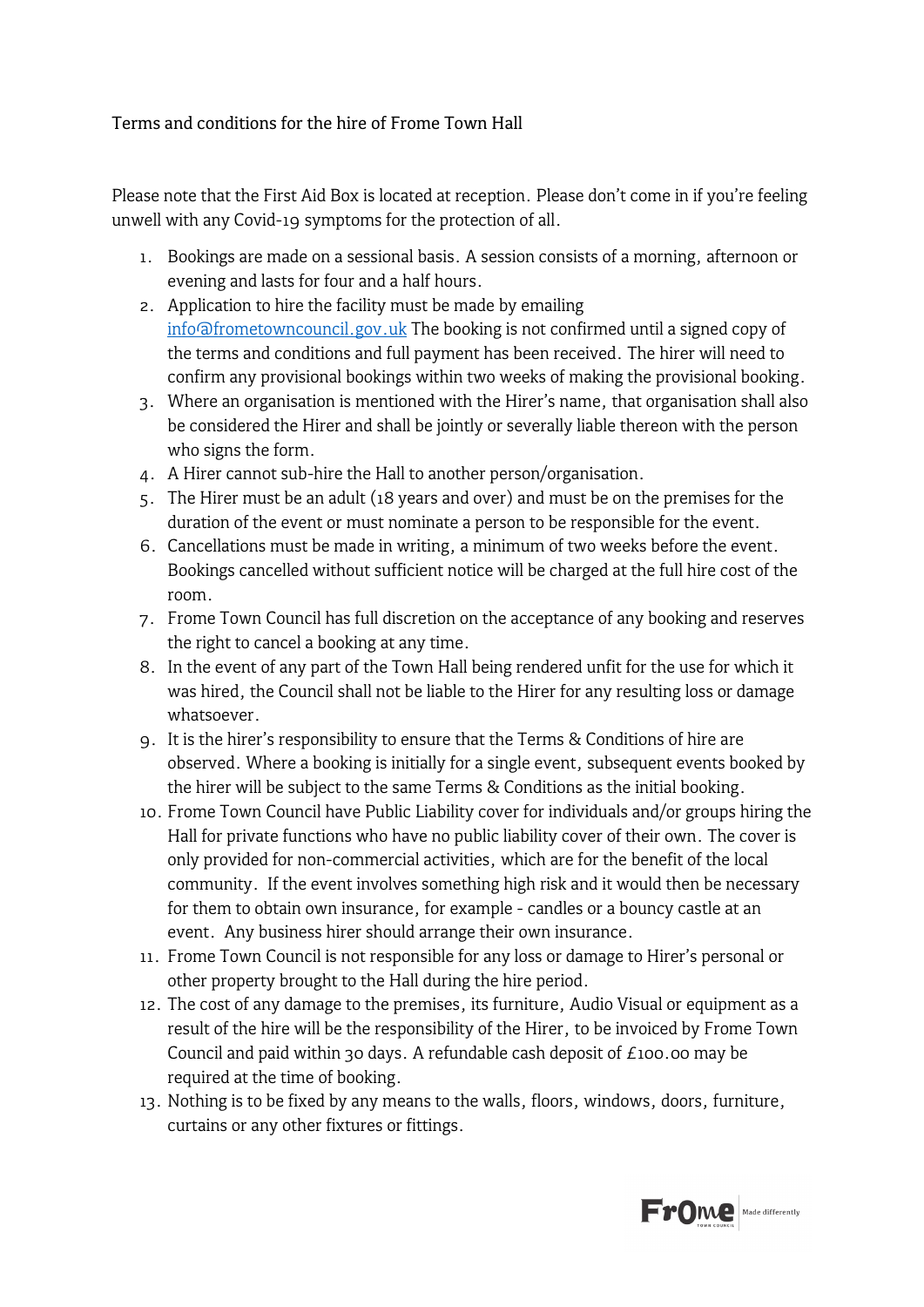- 14. No banner or promotional material may be displayed outside the building unless by prior arrangement. Posters must not be affixed to the windows nor to external walls at any time.
- 15. Nothing is to be removed from the walls, floors, windows, doors, furniture, curtains or any other fixtures or fittings
- 16. No furniture or equipment (electrical or otherwise) is to be brought onto the premises without prior approval. Any electrical equipment brought onto the premises must be covered by a current Portable Appliance Test certificate.
- 17. The hirer indemnifies the Frome Town Council in respect of accident, loss, damage, cost or charges & claims arising from non-observance of or non-compliance with these conditions during the use of the premises.
- 18. The maximum number of people allowed at any event in the Hall (including performers and/or helpers) must not exceed 100 for the Town Hall's Council Chamber.
- 19. Fire Regulations must be observed, please refer to the Fire Emergency Plan and associated documents provided for the event. Hirers must be aware of the needs and be responsible for the safety of persons assisting with or attending the event. Evacuation procedures will need to be read out at the start of the meeting/hire. The hirer must sign in the visitor book on reception and the hirer is responsible to keep a register of attendees in the event of an evacuation.
- 20. The hirer shall ensure that persons assisting with or attending the event act with consideration towards other users of the premises, especially with regard to use of the hallways and stairs. Hirers should be aware that the tables and floor space in the ground floor entrance hall must not be used as additional space in connection with their booking of the Council Chamber or meeting rooms. The entrance hall must be kept clear at all times.
- 21. Should the booking be a 'closed' meeting/event where a Town Council Steward is not required, a door fob to the Town Hall will be issued and full training will be given to secure the building at the end of the evening. The hirer will need to have a building induction by prior arrangement and will need to be present throughout the event. If a fob is lost, there will be a replacement charge of  $E_{20}$ . The fob may not be passed on to a third party.
- 22.If you have booked a Support Steward to be on the front desk for your meeting and they have to leave the desk for any reason, the front door will be closed. The phone in the Council Chamber will only ring when there is an emergency. Please nominate an attendee at your meeting to answer the phone as this will be the Support Steward downstairs needing assistance.
- 23. The Support Steward is not AV support, if you require AV support, please ensure you mention this at the time of booking the Hall. There will be an additional charge for this service.
- 24.Young people under 16 must be supervised by a responsible adult the ratio of responsible adults to young people to be agreed before the event takes place. A responsible adult is defined as a person who is over 21 years of age and who is either a) the younger person's parent, step-parent, guardian, grandparent or b) a

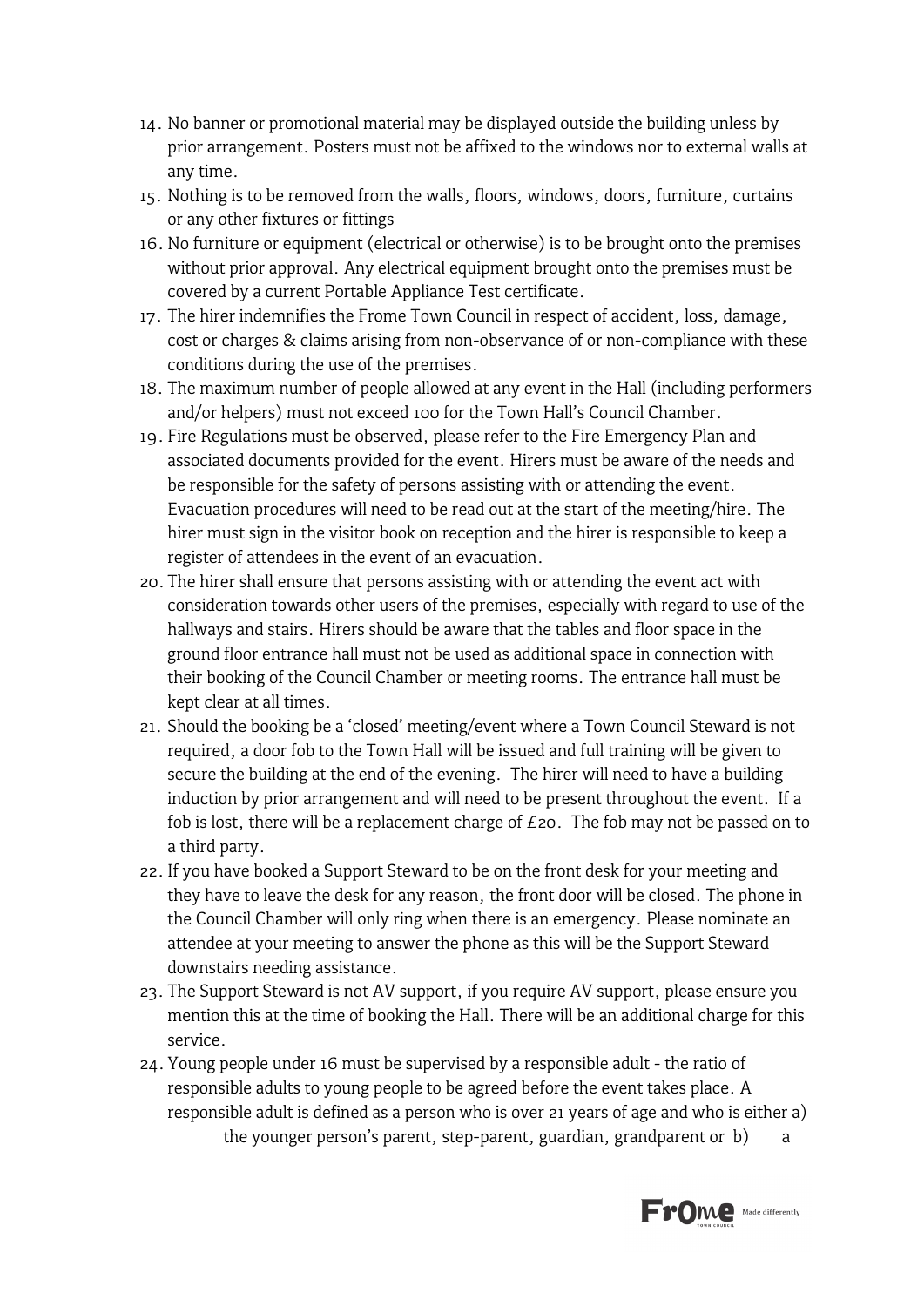person who is acting in place of a parent and who could reasonably be expected to exercise responsible supervision of the younger person.

- 25. The Premises License (Licensing Act 2003) makes provision about the regulation of the sale and supply of alcohol, the provision of entertainment and the provision of late night refreshment. A paid bar can be provided by the Town Hall and will be card payment only by prior arrangement. Alternatively corkage will be charged.
- 26.The Hirer is responsible for Security staff at the event. Frome Town Council reserves the right to engage qualified door supervisors, the cost of which would be payable by the hirer.
- 27. Frome Town Council reserves the right to refuse admission to or remove from the Town Hall any person.
- 28.All hirers are expected to make sure that the building is empty at the end of their booking. Prior to leaving they must ensure that all windows and doors are shut/locked and the alarm set, if no Steward duties have been agreed.
- 29.The premises must be vacated promptly at the end of the hire session and left in a clean and tidy condition. Hirers must ensure that attendees leaving the Hall at the end of any session have been informed that they are departing into a residential area and should keep any noise to an absolute minimum whilst outside the Hall and surrounding area.
- 30.Parking near the hall is limited and the Hirers are asked to ensure that attendees at their event do not block access to neighbouring properties. There is very limited visitor parking at the Town Hall for events but the carpark can be used as a suitable drop off point. Several Pay & Display car parks are within walking distance or alternatively taxis are available from outside Cork Street carpark. Bike racks are also available at the Town Hall.
- 31. Smoking is not allowed anywhere in the Town Hall. Any person who breaches these provisions and/or regulations will be asked to leave the premises and could be subject to prosecution. During open hours the smoking area is at the back of the carpark, outside of opening hours the smoking area is at the bottom of the fire escape at the back of the Town Hall.

Once these Terms and Conditions have been read and signed, they will also cover any future bookings. By signing these Terms and Conditions you agree to nominate an attendee at your meeting to answer the phone located in the Council Chamber should it ring. The Support Steward will only call the phone if there is an emergency.

Payment enclosed by BACS

Signature ..........................................................

Signing this document means that you accept our terms & conditions